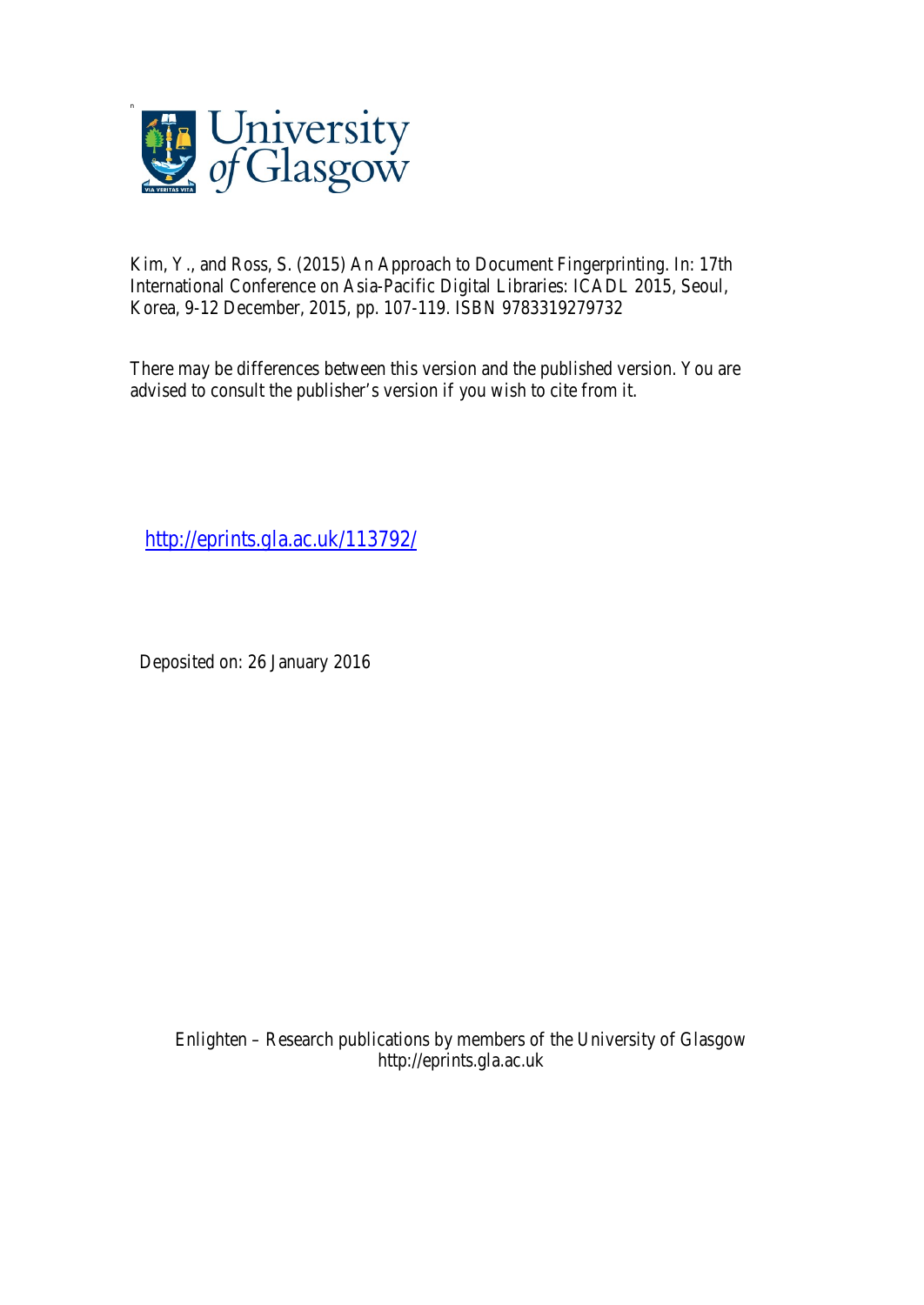# An approach to document fingerprinting

Yunhyong  $Kim^{1,2}$  and Seamus  $Ross^{2,1}$ 

<sup>1</sup> University of Glasgow, Glasgow, UK. yunhyong.kim@glasgow.ac.uk <sup>2</sup> University of Toronto, Toronto, Canada. seamus.ross@utoronto.ca

Abstract. The nature of an individual document is often defined by its relationship to selected tasks, societal values, and cultural meaning. The identifying features, regardless of whether the document content is textual, aural or visual, are often delineated in terms of descriptions about the document, for example, intended audience, coverage of topics, purpose of creation, structure of presentation as well as relationships to other entities expressed by authorship, ownership, production process, and geographical and temporal markers. To secure a comprehensive view of a document, therefore, we must draw heavily on cognitive and/or computational resources not only to extract and classify information at multiple scales, but also to interlink these across multiple dimensions in parallel. Here we present a preliminary thought experiment for fingerprinting documents using textual documents visualised and analysed at multiple scales and dimensions to explore patterns on which we might capitalise.

Keywords: text analysis, natural language processing, patterns, readability

### 1 Introduction

The usefulness and potential of automating appraisal and selection for archival and records management and digital library management has been examined earlier([7], [13]). These and other studies emphasise the availability of multiple classes of metadata if these processes are to be automated ([14]). Further, the process often involves answering a range of questions about the document, addressing information such as intended audience, coverage of topics, purpose of creation, structure of presentation as well as relationships to other entities expressed by authorship, ownership, production process, as well as geographical and temporal markers. Improving mechanisms for automating these processes has significant implications for the construction of digital libraries and the development of information discovery and access services to support both human and machine users.

In 2013, Kim and Ross ([9]), highlighted the potential of bringing together a variety of language processing approaches in a parallel processing workflow as a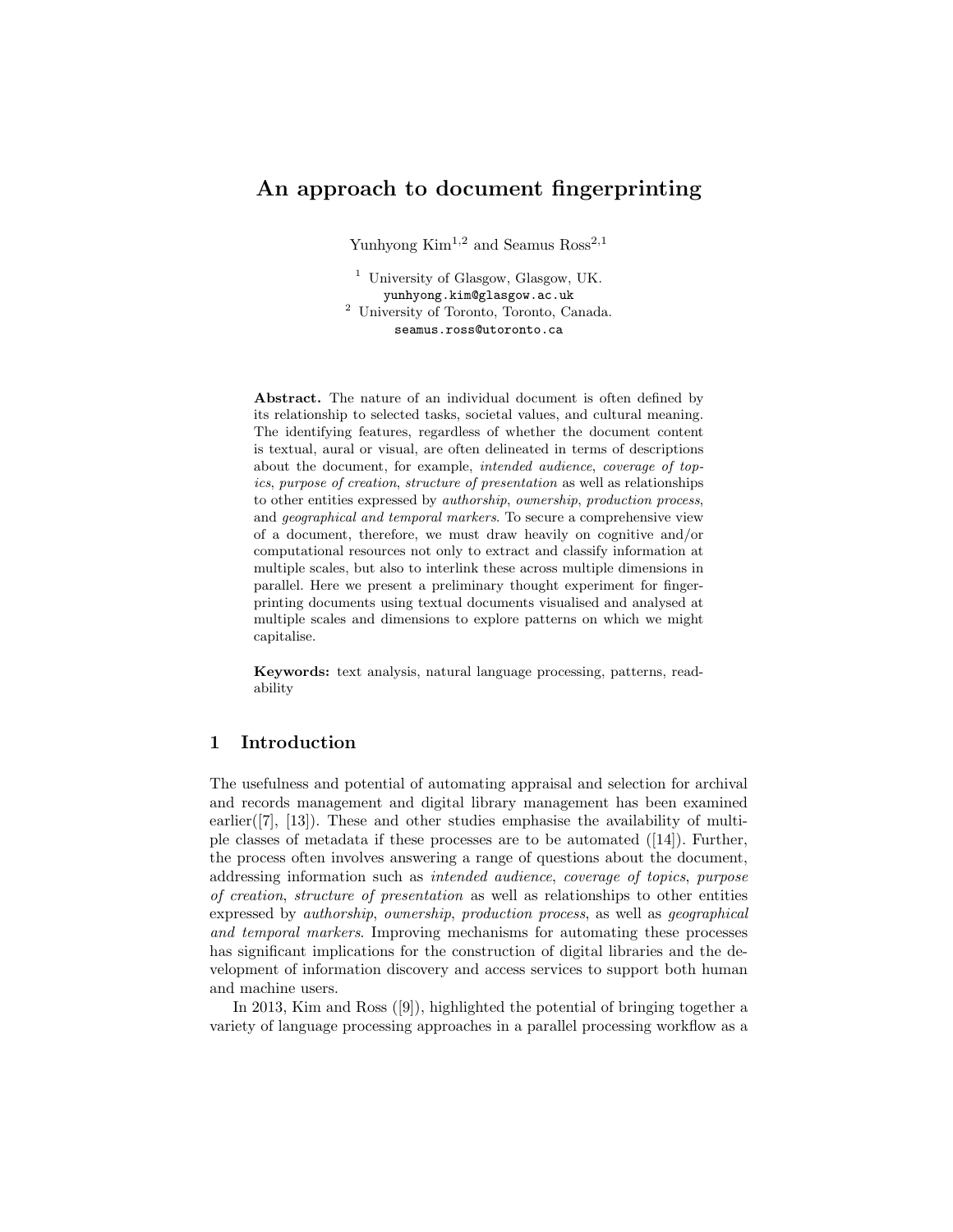means of assessing selection and appraisal criteria<sup>3</sup> such as those suggested by the Digital Curation Centre (DCC). The discussion, however, was limited to a very high level consideration of potential with little exploration as to how this might be done and how parallel processing of multiple information classes could benefit selection and appraisal. Each of the document characteristics that come into focus, however, draw heavily on cognitive and/or computational resources to extract, making precise guidelines for a comprehensive extraction framework difficult to implement. Here we step back, to visualise and explore multi-scale multi-dimensional profiles of documents, a *document fingerprint*, that would allow automatically deriving answers to complex questions such as those asked in relation to appraisal and selection in digital preservation.

Typical formulations of document analysis focus on three aspects: form, content, and relationship to other documents. These are usually interlinked and inseparable. To understand the nature of documents, however, it can be useful to attempt independent examination of these layers in parallel. For example, by taking a step back, initially, from the content of the textual language to access content-free form of the text, focus can be redirected to structural and stylistic patterns, just the same as we might study the techniques of a painter divorced from the subject of their painting. Salient features of content (for example, semantic annotation such as general and domain specific named entities) can be explored afterwards and/or in parallel, supported by language specific concepts (e.g., part-speech, chunking, parsing), as can the document's relationship to other information outwith the document itself, to situate it within its temporal and spatial context.

Here we briefly examine the content-free form of text that makes explicit structural organisation and the kinds of information to be derived from such analyses. The aim is to move away from document analysis methods that immediately rely heavily on content analysis. This approach aligns with recent efforts to build language identification approaches that do not rely on access to content  $([1], [10])$ . The structural examination is intended to complement the limitations of the bag-of-words model (e.g. the Okapi model [8]) in document analysis, returning to the original discussion of language as not merely a bag-of-words  $([6])$ .

The paper emphasises the potential of examining form, content and relationships in parallel. The argument for carrying out several tasks in parallel for mutual improvement is not new [3]. The consideration of content-free form as a driving factor in information processing, while not new, has had less attention. It is the contention of this paper that automated appraisal can only be made viable by processing tasks to reflect form, content, and document relationship in parallel. Here we propose new first steps towards achieving this goal.

<sup>3</sup> http://www.dcc.ac.uk/resources/how-guides/appraise-select-data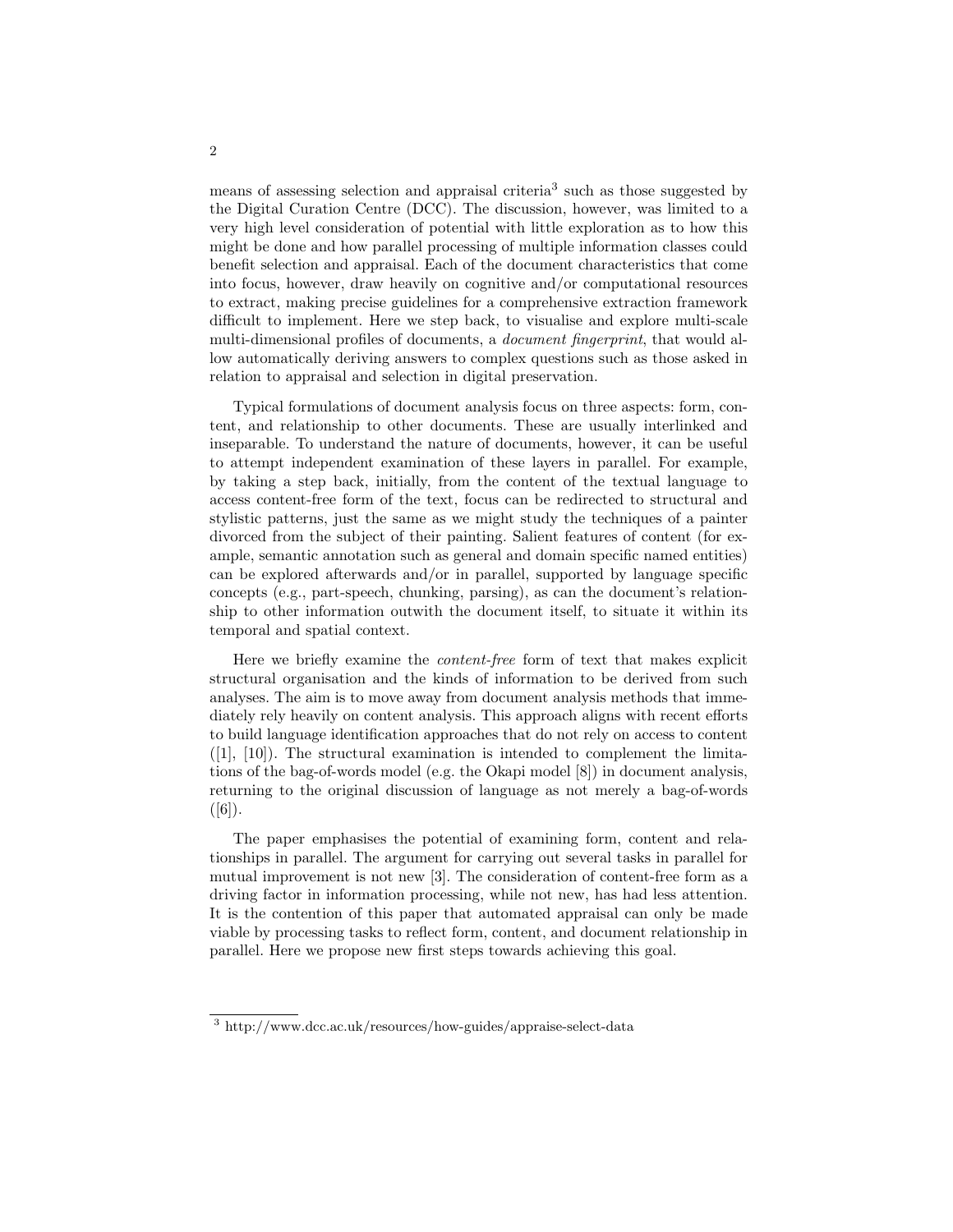## 2 Analysing Text Structure

There are two immediate ways to divorce content from form when dealing with textual information: the statistical analysis of features common to a wide range of documents and languages, and the transformation of the document to a medium which obscures direct access to content as text. We employ both methods in this paper to demonstrate how they can be used to make transparent document structure. We use the NLTK toolkit<sup>4</sup> to segment text and the Stanford NLP tools<sup>5</sup> to annotate text. The text is then transformed to an image based on the segmentation and annotation.

The document structure presented here uses, among other elements, white space to delimit words and fullstops to delimit sentences. The existence of these delimiters are language dependent characteristics, but the concept of segmentation is present in most human languages, implying that similar types of examination can be applied more widely. For example, while it is well known that white space is not used to delimit words in Chinese, the concept of word segmentation is still in operation and, accordingly, tools have been developed to accommodate this (e.g., the Stanford Word Segmenter<sup>6</sup>).

This discussion depends on two assumptions about the target text:

- Text can be extracted from the object of interest without substantial encoding/decoding problems; and,
- There exist conceptual segmentation of the language into related blocks.

In this discussion, we limit the examination to English texts. English texts typically consist of blocks of text which in turn consist of smaller blocks of text (for example, chapters, followed by paragraphs, followed by sentences). Some types of text adhere to this hierarchy more strictly than others (e.g., plays, for instance, do not). Typically, however, the basic text in English might be considered to have a three-story architecture with the notion of words at the basement of the structure. These words are organised into sentences to form the ground floor of the structure. Sentences, in turn, are organised into additional firstfloor data structures (chapters, sections, themes, paragraphs), the most simple structure being line changes or blank lines to enforce block layout.

The structural examination presented is agnostic of identities of textual elements: it focuses on notions of lengths, sizes, and distributions. The length of each word can be measured by the number of characters in the word, the length of each sentence measured by the number of words in the sentence, and the lengths of paragraphs, in turn, can be measured by sentences and/or lines. Theoretically speaking, we could start with characters measured by binary bits rather than starting with words (e.g. a method used in [1] and [10] for language identification). The discussion here, however, is limited to structures designed to be accessible to human perception.

<sup>4</sup> http://www.nltk.org/

<sup>5</sup> http://nlp.stanford.edu/software/corenlp.shtml

<sup>6</sup> http://nlp.stanford.edu/software/segmenter.shtml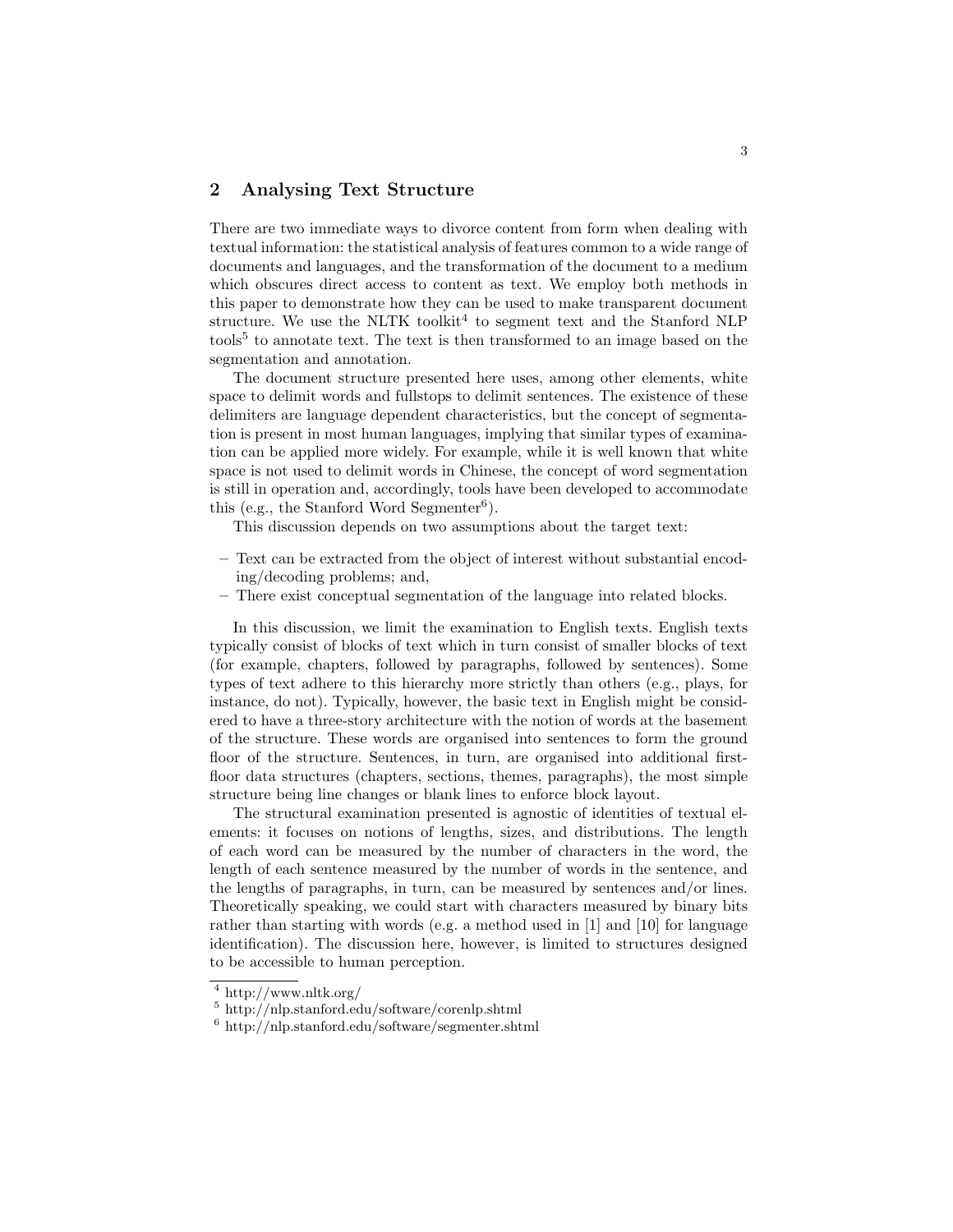The computational approach described here is not intended to be perfectly faithful to the concepts of written languages that inspired them. The data are expected to be noisy: the focus is on the potential of numerical patterns in describing textual structure, in particular, those that might help determine higher level concepts mentioned earlier (such as intended audience). For example, sentence lengths and word lengths (often measured by syllables) already play a central role in determining readability<sup>7</sup> (reading ease in relation to your target audience). Understanding structure, could expand this to determine the relationship between structure and readability, which is less understood.

Text segmentation in this paper was carried out with the Python<sup>8</sup> programming language using wordpunct tokenizer, sent tokenizer, line tokenizer, and blankline tokenizer, as provided by the NLTK toolkit. These tokenizers segment text, constructed with the aim of extracting words (separated from punctuation), sentences, text separated by new lines, and text blocks separated by blank lines (suggestive of paragraphs). These tools will be applied hierarchically: application of higher level tokenisation followed by lower level tokenization. We will take a brief look at the distribution of text block (words, sentences, paragraphs) sizes, and the structural patterns are further presented in a visualisation to make relationships explicit, a process to be explained further in Section 3.

A brief look at two types of named entity recognition and part-of-speech tagging will be included, to show how document structure (and its relationship to genre such as song lyrics and wikipedia articles), named entity recognition, and part-of-speech tagging can be brought together to diagnose errors. A lot of the language processing tools perform at a reasonable standard already on known types of data (often performing at greater than 90% accuracy). Enhancing overall performance across heterogeneous data requires something new. Some suggest correcting training data ([12]). The argument here suggests that parallel processing to capture different types of information (e.g. document structure, syntax, and named entity), could result in improvement of all processes.

## 3 From Text to Image

In the first instance, the examination is limited to wikipedia articles, poetry, lyrics, and a tagged PubMed<sup>9</sup> MEDLINE abstracts used in the BioNLP/NLPBA 2004 named entity recognition task<sup>10</sup>. Including an article from the dataset of an information extraction task may seem odd. This article, however, is a great example of structured text. The numbers in Table 3 reflects the number of text blocks extracted using the NLTK tokeniser blankline tokenize, line tokenize, sent tokenize, and, wordpunct tokenize. The last row of the table presents the number of sentences extracted if the text is not segmented first using lines and

4

<sup>7</sup> https://en.wikipedia.org/wiki/Readability

<sup>8</sup> https://www.python.org/

<sup>9</sup> http://www.ncbi.nlm.nih.gov/pubmed

<sup>10</sup> http://www.nactem.ac.uk/tsujii/GENIA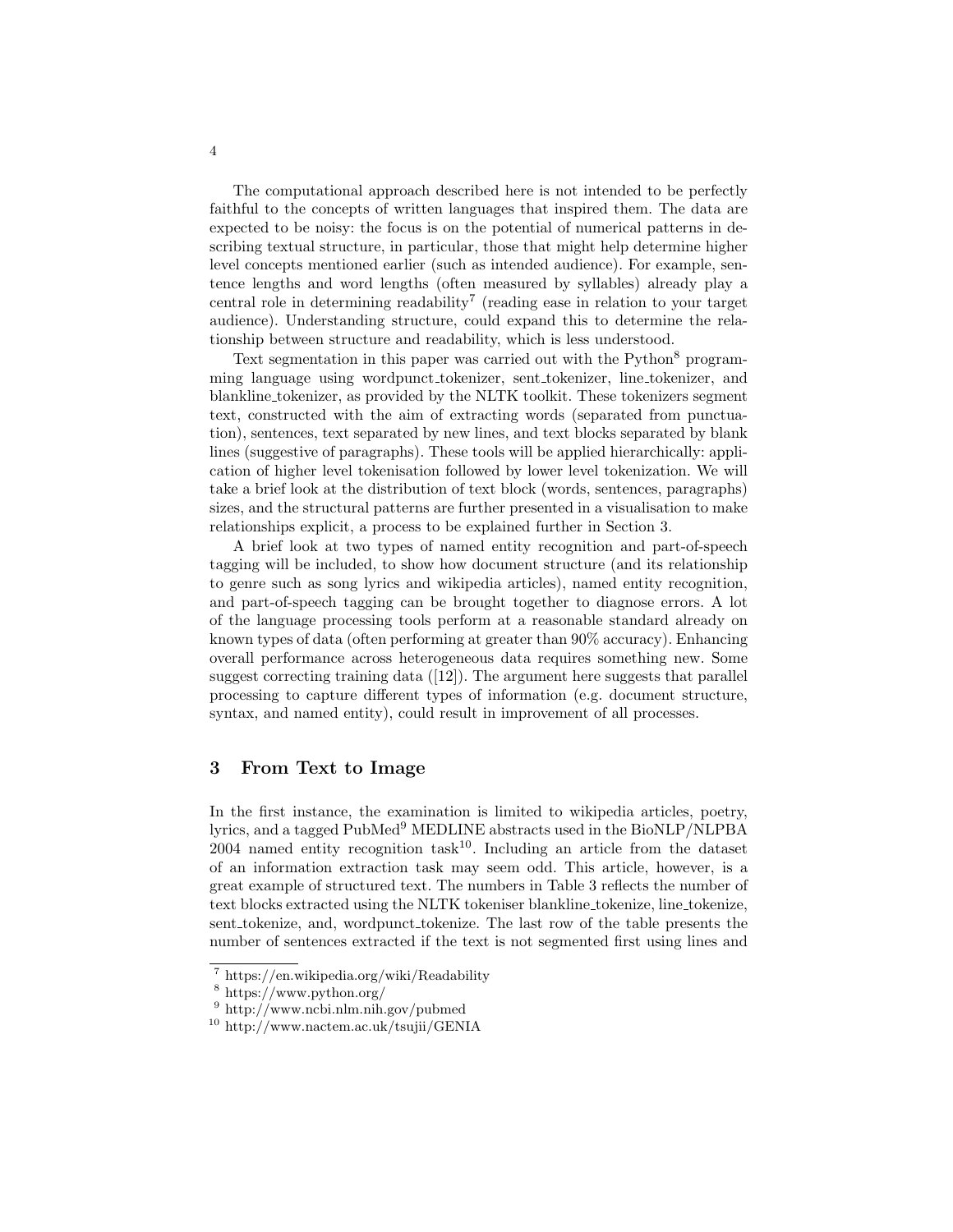blank lines. There is a clear discrepancy between the number of sentences extracted using the two methods, and, in the case of the poem, lyrics, and dataset article, the difference is enormous. This confirms what we already know as being common practice: new lines are used everywhere to format these latter types of documents. In Figures 1, 2 and 3, we present, respectively, the graphs for

|                           |       | Segment Wikipedia 1 Wikipedia 2 | Epic<br>Poem | Lyrics 1 | Lyrics 2 | <b>BioNLP</b><br>dataset<br>abstract |
|---------------------------|-------|---------------------------------|--------------|----------|----------|--------------------------------------|
| blankline 55              |       | 49                              | 29           | 5        | 5        | 5                                    |
| line                      | 133   | 115                             | 10,572       | 20       | 33       | 166                                  |
| sentence                  | 404   | 347                             | 11,266       | 20       | 44       | 171                                  |
| word<br>punct             | 9,022 | 10,128                          | 96,827       | 143      | 188      | 416                                  |
| sentence<br>(from<br>raw) | 363   | 306                             | 1835         | 6        | 12       | 6                                    |

Table 1. Number of blocks, lines, sentences, words in each document



Fig. 1. Epic Poem: graph showing number of sentences (y-axis) for a given length in number of word s (x-axis).



Fig. 2. Wikipedia 2: graph showing number of sentences (y-axis) for a given length in number of word s (x-axis).

the Epic Poem, Wikipedia article 2, and the abstract from the BioNLP 2004 dataset, showing the number of sentences (y-axis) for a given length measured by the number of words (x-axis). The epic poem has been truncated to the first 171 sentences to make it more comparable to the article in the BioNLP 2004 dataset. The figures suggest that a poem is, in some ways, more similar to an abstract tagged and structured to be part of a dataset than it is to Wikipedia article written in prose. This is not too surprising, especially since the poem in this example is a blank verse, i.e., poetry expressed in regular metrical unrhymed lines,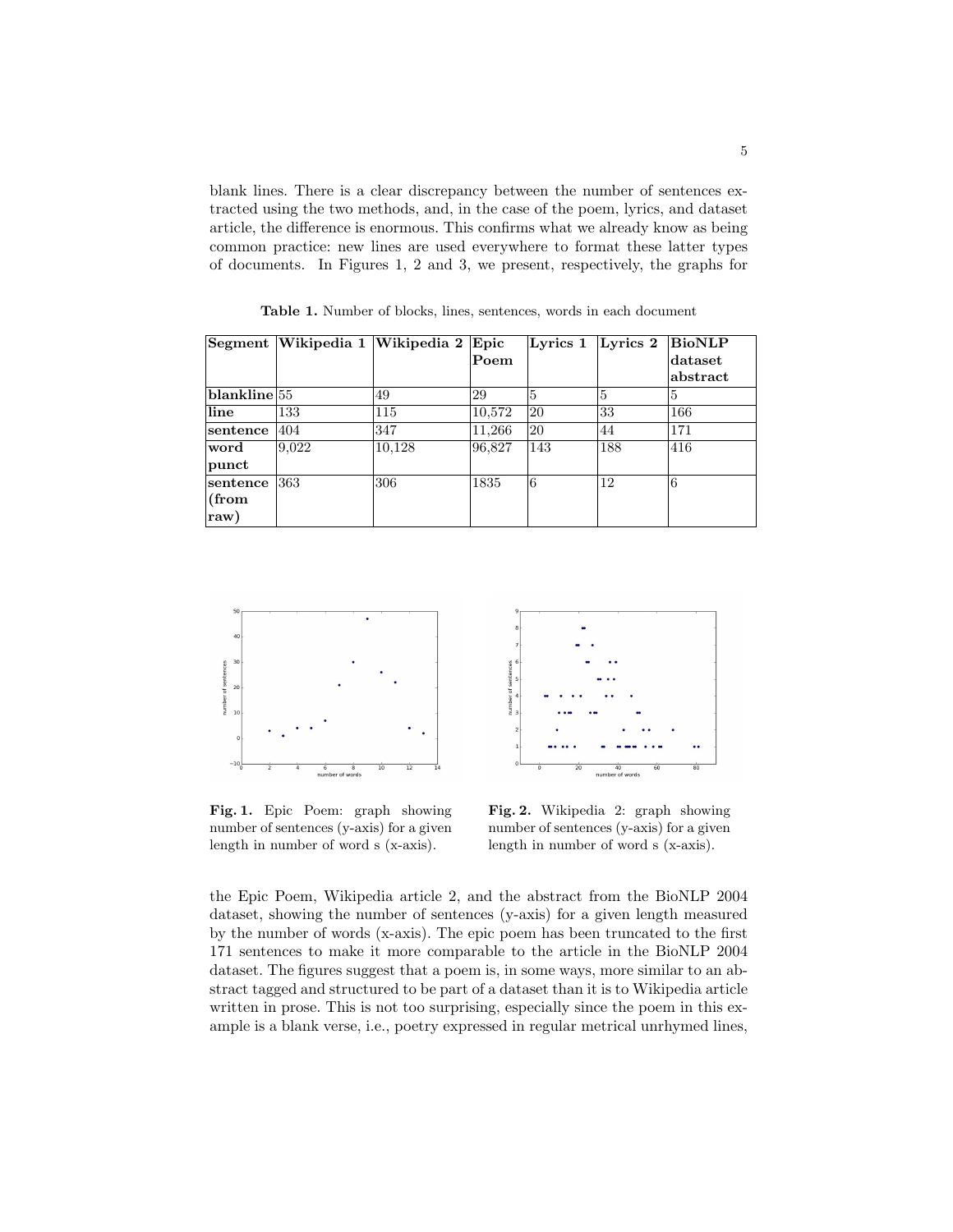almost always iambic pentameter. In fact, the regularity of sentence length distribution in the poem is clear in Figure 4, a graph produced based on an analysis of the entire  $96,827$  words. In Figures 5 & 6, we have presented a more com-





Fig. 3. Tagged Medline abstract: graph showing number of sentences (y-axis) for a given length in number of word s  $(x-axis)$ .

Fig. 4. Epic Poem: graph showing number of sentences (y-axis) for a given length in number of word s (x-axis) for the entire poem.

prehensive visualisation of the article Wikipedia 1 and the Epic Poem revealing the three-story architecture described in Section 2. On the top, we have words represented as lines, their lengths reflecting the number of characters in the words. In the middle, we have sentences represented as rectangles, their widths representing the number of words in the sentences. Finally, on the bottom, we have paragraphs represented, again by rectangles, their widths mirroring the number of sentences in the paragraph. The representation is only based on the first 2,000 words. The figures illustrate immediately that, word lengths vary



Fig. 5. Wikipedia 1: structural representation of the article with words on the top ( lengths of lines corresponding to number of characters), sentences in the middle (size of rectangles reflect number of words in the sentence), and paragraphs on the bottom.

more widely in the Wikipedia article than they do in the epic poem (maximum word lengths are twenty-one and sixteen, respectively). The situation is similar for sentences. It is, however, also noticeable that paragraphing is used regularly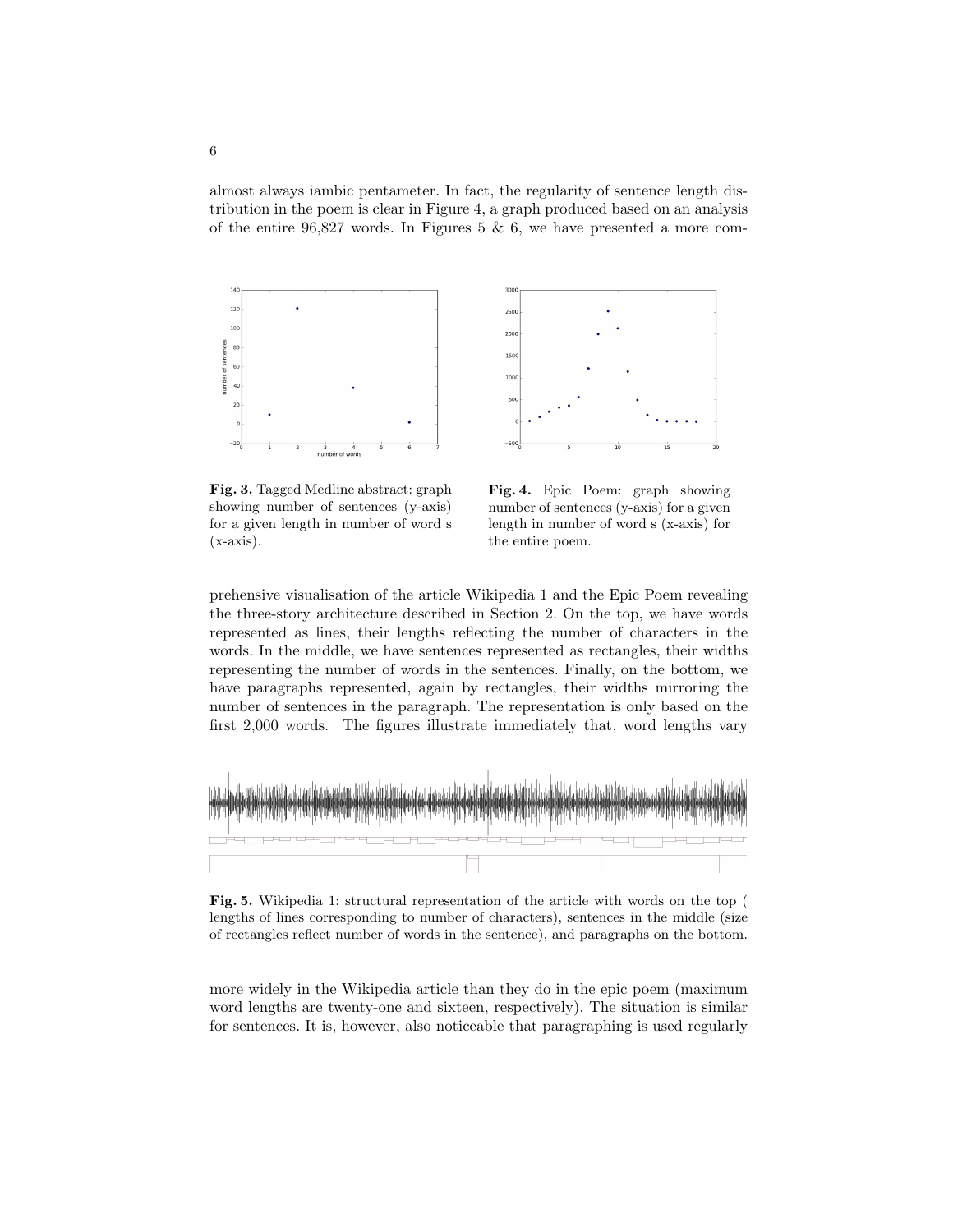

Fig. 6. Epic Poem: structural representation of the poem with words on the top ( lengths of lines corresponding to number of characters), sentences in the middle (size of rectangles reflect number of words in the sentence), and paragraphs on the bottom.

throughout the Wikipedia article, whereas, there are hardly any paragraphs in the epic poem. In fact, there are fifty-five blocks of text separated by a blank line in the Wikipedia article consisting of less than 10,000 words compared to twenty-nine blocks in the epic poem across more than 96,000 words. The lack of basement structure poses barriers to readability: for example, the Flesh-Kincaid readability score contrasts the two texts with a beginning university grade audience for the Wikipedia article and a graduate school level audience for the epic poem.

For comparison, in Figure 7  $\&$  8, we present similar visualisation for the MEDLINE article from the BioNLP 2004 dataset (tagged with named enties and structured as trainging data), and song lyrics<sup>11</sup>, respectively. The visualisation of words show the MEDLINE article to be very regular with short words and longer words alternating from one extreme to the other as if by rule. There is a frequent stream of short words throughout forming the dark belt in the middle. The lyrics, in contrast, has a wider variety of word lengths, with wavelike hills in many places as words get longer and shorter in increasing steps. Both visualisations show a fair amount of regularity at the sentence and paragraph level, where lines are more regular for the article from the dataset while paragraphs are more regular for song lyrics. The visualisation for the words in natural language text are



Fig. 7. Visualisation of article from the BioNLP 2004 dataset (top row: words, middle row: sentences, bottom row, paragraphs).



Fig. 8. Visualisation of song lyrics (top row: words, middle row: sentences, bottom row: paragraphs).

 $11$  Five verse version of "Twinkle Twinkle Little Star"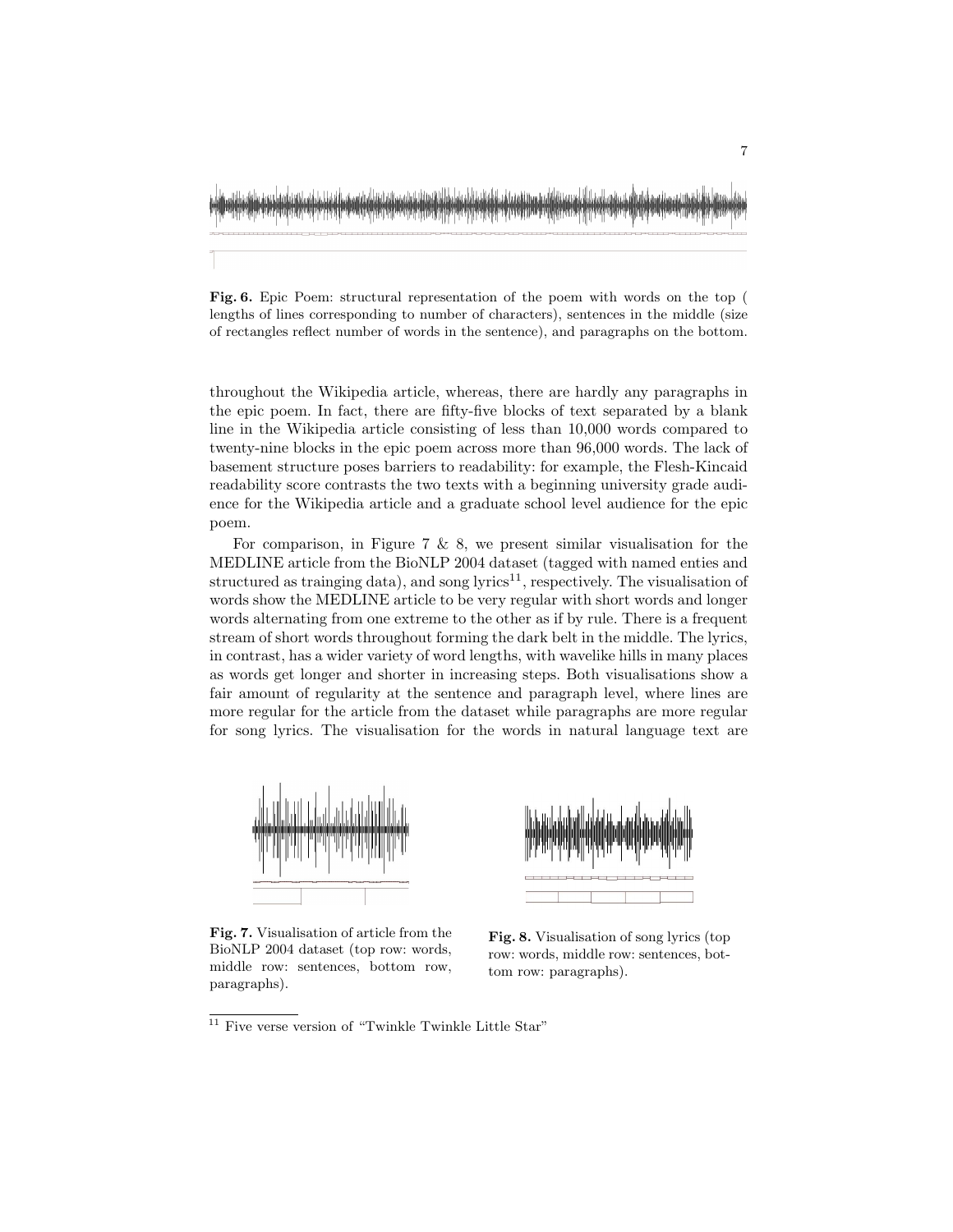reminiscent of sound waves, but not so much so for the dataset. By translating the frequency of different lengths into sound frequencies after recalibrating to allow a frequency of one to be 20Hz, this stream can be played as music. The result produces a repeated beat stream, including a constant beat just at the edge of the human hearing range. This is representative of the frequent short length words prominent in the image of Figures  $5 \& 6$  as a black band in the middle.

## 4 Adding Some Colour

So far, in our discussion we have ignored specific document content and/or classes. Named entity recognition is one way of enriching message understanding. Named entities can be generic, for example, labelling words as instances of location, date, time, person and organisation, or specific to a specialist subject area (e.g. biomedical named entities). So, depending on the recogniser it could provide the reader with a quick summary of topics covered by a document and/or a list of possible candidates to be attributed with authorship, ownership, and geographic and temporal markers.

Just as a small experiment, the first 100 sentences of the article Wikipedia 1 and the Epic Poem were tagged using the Stanford named entity tagger<sup>12</sup> to distinguish four biomedical named entities (DNA, RNA, PROTEIN, CELL TYPE, and CELL LINE). The results are displayed in Figures 9 & 10 as coloured lines in the document word visualisation. The first 100 sentences of the Wikipedia article contained 2013 words, and 0.028% were tagged as biomedical entities, while the first 100 sentences of the poem contained 864 words and 0.0007% of these were returned as instances of biomedical entities. Most of the entities (96.5%) in the Wikipedia article were in the second half of the text, and selected paragraphs seemed to be densely populated with the entities, while 66.6% of words tagged as entities in the poem were in the first half of the poem and seemed to be distributed uniformly across the first half of the text.

Most likely the words tagged as entities in the poem<sup>13</sup> were incorrectly labelled as biomedical entities (in fact, the words were *Eden, Man* and  $God^{14}$  all labelled as PROTEIN). While there are incorrect labels in the Wikipedia article<sup>15</sup> (e.g. "economic elements" labelled as protein; proteins labelled as DNA and vice versa), there were also plenty of correct labels (e.g. amyloid precursor protein labelled correctly as PROTEIN). This little experiment suggests that: 1) knowing the genre of the document (for example, poem versus article) can help us predict the accuracy of named entity recognition; and, 2) the way the named entity recogniser labels the document (number of entities returned; the distribution of entities), even if the labelling is inaccurate could inform us about document type.

<sup>12</sup> http://nlp.stanford.edu/software/CRF-NER.shtml

<sup>13</sup> John Milton's "Paradise Lost", available from Project Gutenberg.

<sup>&</sup>lt;sup>14</sup> Capitals retained from original text.

<sup>&</sup>lt;sup>15</sup> A page on "Alzheimer's disease."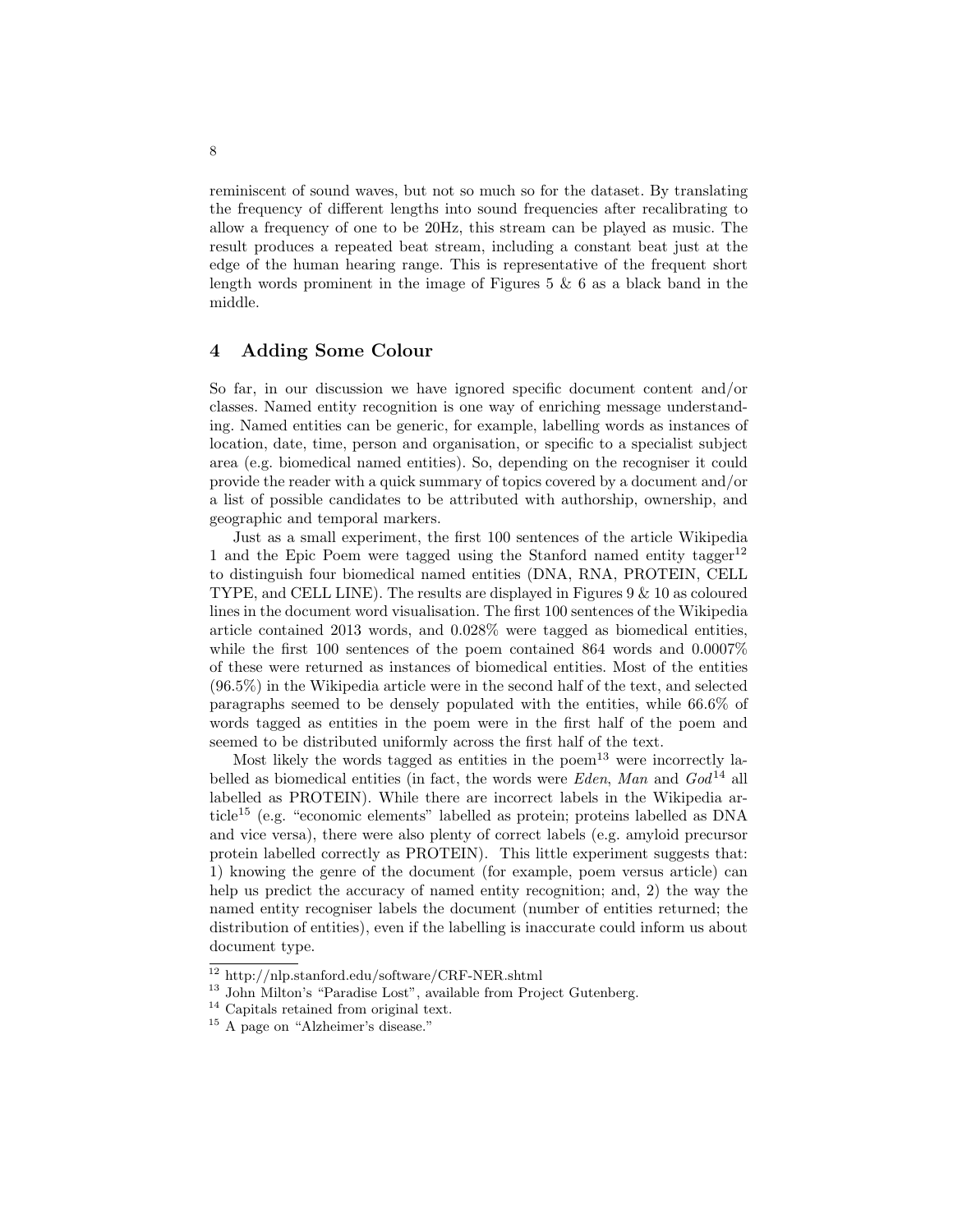

Fig. 9. Wikipedia 1: named entity visualisation ( blue: DNA, red: RNA, green: protein, magenta: cell type, and yellow: cell line).



Fig. 10. Epic Poem: named entity visualisation ( blue: DNA, red: RNA, green: protein, magenta: cell type, and yellow: cell line).

In Figures 11  $\&$  12, we present a visualisation of generic named entity tagging (for LOCATION, PERSON, ORGANIATION, DATE, and TIME) on the same data. With this tagging the tables are turned on the two texts: only 0.006% of the words in Wikipedia 1 are returned with a named entity tag in the first 100 sentences, while, 0.023% of words in the poem are retuned as a named entity. Despite the change in percentage, the labels on the Wikipedia article still appear to be more plausible  $(53.8\%)$  than that on the poem  $(20\%)$ . This is most likely because the training data for named entity tagging is almost never a set of poems. This raises the conjecture that precision of tagging performance could be boosted by considering genre coverage in training data<sup>16</sup>. Using the taggers in



Fig. 11. Wikipedia 1: named entity visualisation ( blue: PERSON, red: ORGANISA-TION, green: TIME, magenta: LOCATION, and yellow: DATE).

tandem could also improve the performance of both taggers. For example, closer examination shows that the two types of named entity taggers labelled the same entity APP as DNA and as ORGANISATION, respectively. Since an entity is unlikely to be both DNA and ORGANISATION, this suggests immediately that

 $^{16}$  Lack of cross-genre applicability in the literature also observed by Nadeau, D. and Sekine, S. A survey of named entity recognition and classification. phLingvisticae Investigationes, 30 (1): 3–26, 2007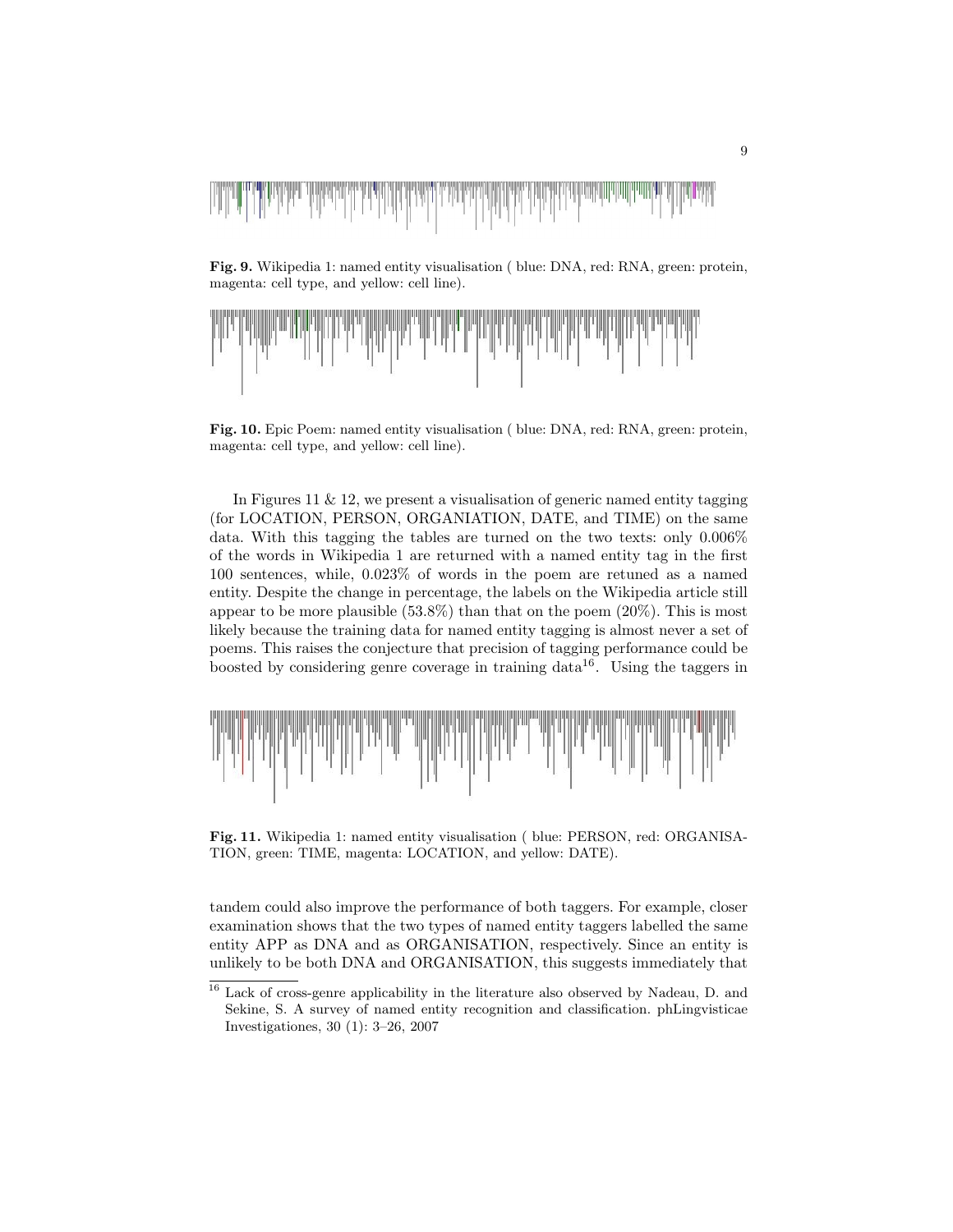

Fig. 12. Epic Poem: named entity visualisation ( blue: PERSON, red: ORGANISA-TION, green: TIME, magenta: LOCATION, and yellow: DATE).

one or both of the taggers has labelled the entity incorrectly (in fact, the former is correct: APP on its own stands for Amyloid Precursor Protein, hence a type of protein but, here, it is used to denote the gene that encodes the protein). Likewise, in the poem, the two independent taggers (incorrectly) tagged Eden as PROTEIN and ORGANISATION, respectively, again signalling probable error.

In addition to named entities, syntactic tagging and text chunking can provide valuable information in identifying salient concepts. Chunks identify linguistic constituents, and could, potentially be used to re-assess reliability of named entity labelling processes, by making explicit which parts of the sentence can belong together in a phrase to specify conceptual entities. The Stanford POS tagger was used to tag the first 100 sentences of the article Wikipedia 1 and Epic Poem, respectively (Figure 13  $\&$  14). There seem to be differences in relative numbers of words in each class distinguishing the two textual classes (the poem seems to have more pronominal tags). This would need further study to validate but other studies have suggested a relationship between genre and POS tags [5]. The tags can be used to identify the longest adjective (blue), noun (green) and verb (pink). For the article, these were neurodegenerative, disorientation, and understood, respectively. For the poem, these were adventurous, disobedience, and unattempted. Combining structural elements (such as size and location) with functional elements (such as POS tag information) can serve to offer a more comprehensive understanding of topical coverage. More immedi-



Fig. 13. Wikipedia 1: POS tags visualised (green: Noun, blue: adjective, pink: Verb, gold: Personal Pronouns).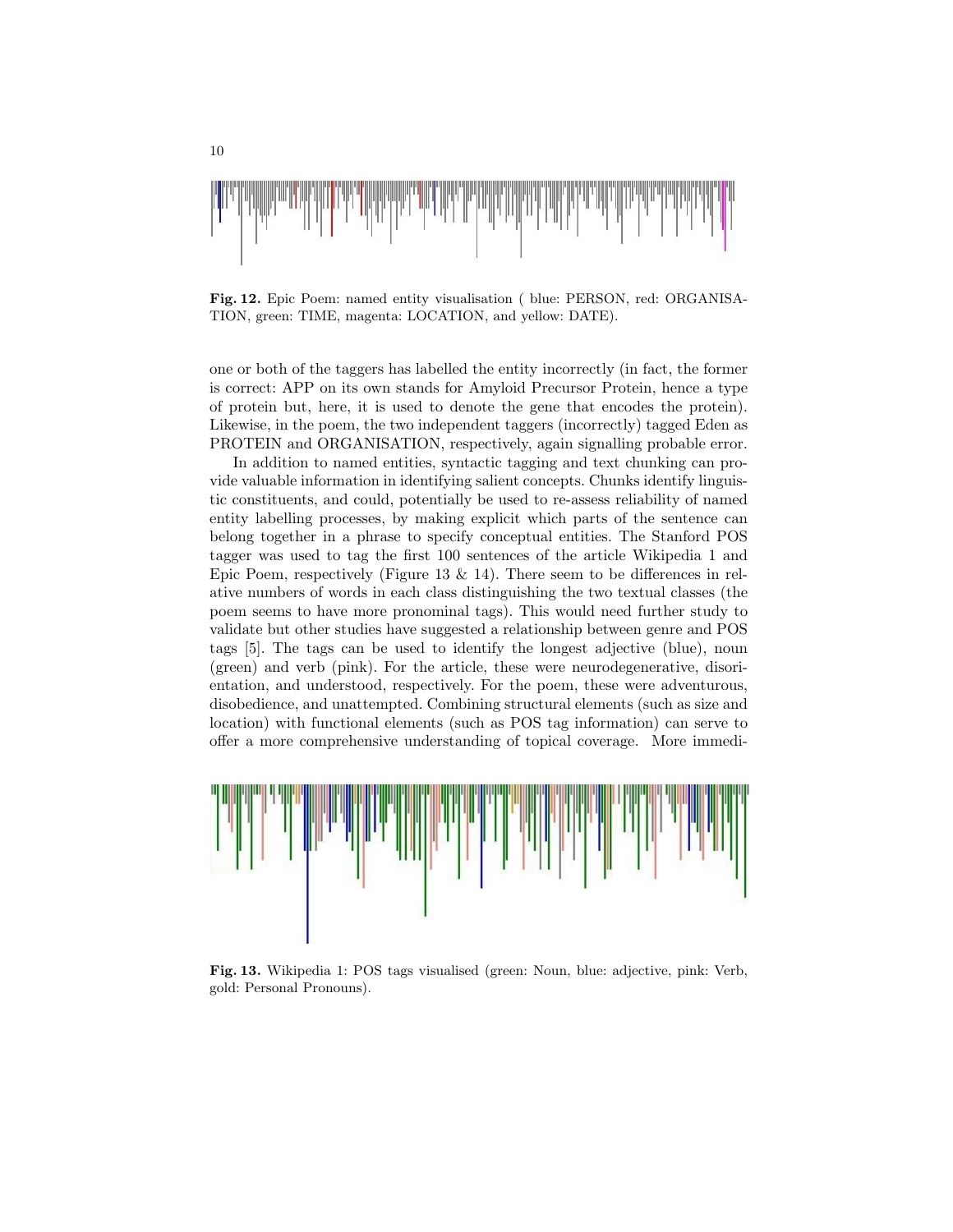

Fig. 14. Epic Poem: POS tags visualised (green: Noun, blue: adjective, pink: Verb, gold: Personal Pronouns).

ately, however, analysing part-of-speech tagging errors can assist simultaneously with resolving errors in named entity recognition. For example, in the poem, Heavenly was tagged as a proper noun and ORGANISATION, suggesting the same features can lead to concurring errors.

## 5 Conclusion

In this research we took a brief look at document structure based on a threelayered architecture consisting of words, sentences and paragraphs. A parallel visualisation of these three levels was explored (in Section 3 above) to highlight possible correlations with document presentation structure, genre, and readability. A substantial amount of information can be gleaned from the documents without analysing their content, which could potentially complement other information extraction tasks, for example, by providing genre information to boost named entity recognition. This analysis has given us confidence to pursue more detailed investigation of the conjecture that many errors resulting from automated content labelling are correlated to document structure and genre. Simple numbers from sentences, words and paragraphs can reveal characteristics of selected text types, such as poems, articles and data structure to enable the first step.

A proper understanding of document structure is only possible by moving away from the bag-of-words model to an approach that considers multiple structures and processes it in parallel. Document structure is integral to understanding document genre, and determining the purpose of creation and use. The changing structure over time tells a story of its own about purpose (e.g., Jane Austen's Emma will exhibit a different structure depending on whether it is an edition intended for human consumption or it is part of a computational linguistics corpus).

At the same time named entity recognition captures candidate entities that identify authorship, ownership, affiliations and geographical and temporal markers. Used with entities of specialist domains, named entity recognition can provide a description of document topics. In this paper we saw that tags from one tagger could potentially assist another tagger in self-assessing possibility of error. Further, errors can concur around the same area with respect to independent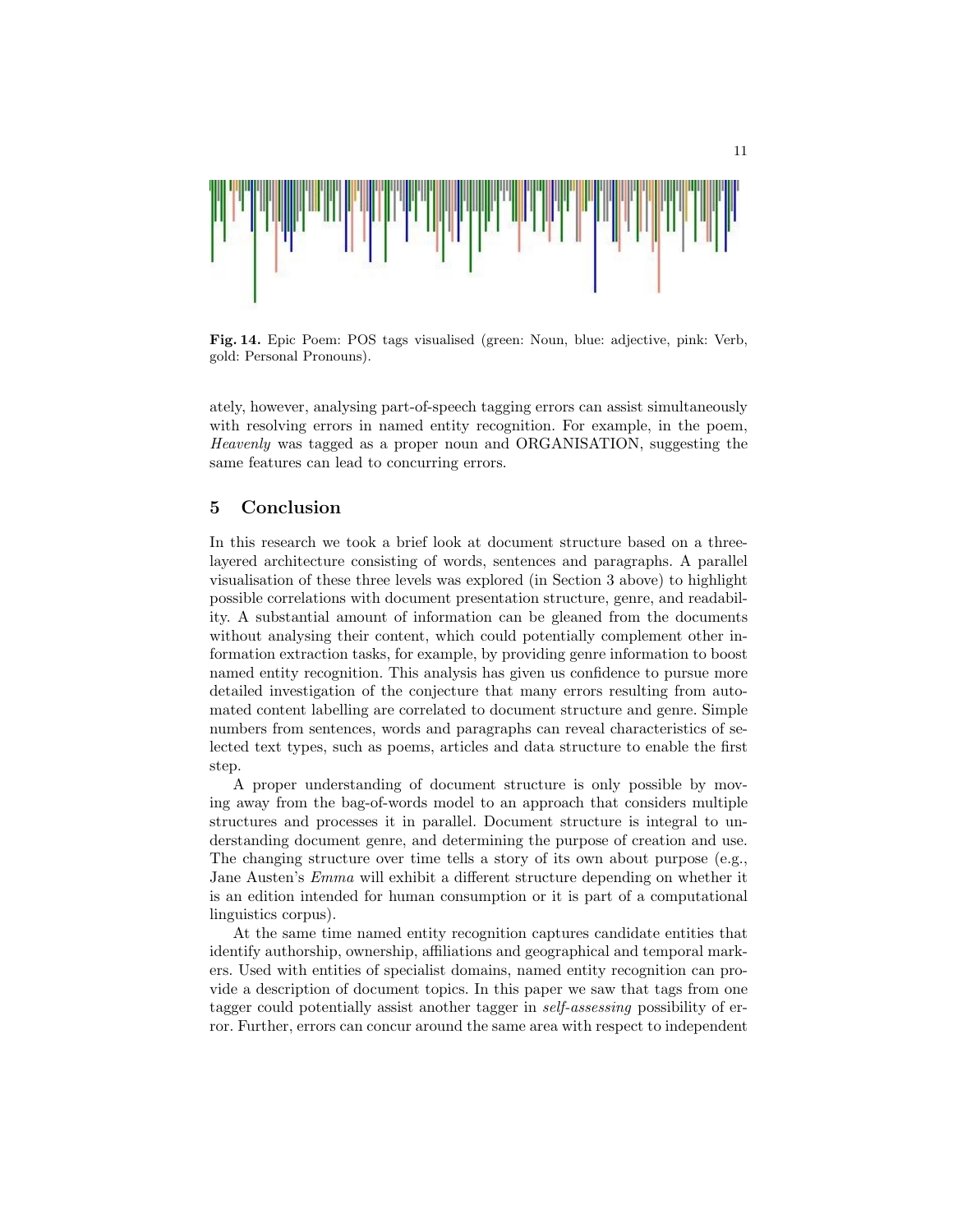taggers. The system can identify areas of text that might pose an increased level of difficulty for taggers by having access to the performance of several taggers.

The visualisation for the words is reminiscent of sound waves and so it should be because document content is no different from other signals of information. By translating the frequency of different lengths into sound frequencies, this stream can be played as music to reveal a repeating background beat with no specific melody. As a poetic twist we might even conjecture that it is the content analysis that introduces melody to text; characterising textual melodiousness might provide a new metric for genre classification.

#### 6 Next Steps

This research illuminates the potential of visualising and analysing multi-scale and multi-dimensional document characteristics in parallel. These results show that more research will be required if a clear path for document fingerprinting is to be established. Our underlying research is limited to aspects that might lead to answering questions related to document characteristics (e.g., intended audience, geographical markers) discussed in Section 1, and, even in this we only examine some of the information presentation, extraction and classification issues that might be involved; going forward a wider range should be explored.

The discussion is further limited to textual documents. The general concepts, however, are likely to apply equally well to non-textual content as long as it has a natural hierarchical segmentation (e.g. in the case of images, "components" that form "objects" that form "scenes"). The discussed features (e.g. intended audience, topic coverage, authorships) still apply in aural, visual contexts. This would clearly be one of the next targets for research and may unearth further patterns across document types on which we might capitalise.

This research is intended as ground work for multiple other applications. Effective pipelining of automation and the application of multiple techniques in tandem provides the most viable method for addressing resource management in archival and records-based digital libraries. A variety of approaches have been proposed to support this automation and our own investigations have in the past focused on document analysis. Here we have shown that other methods have potential to enhance the precision and recall of these processes. Document fingerprinting has implications for areas such as author attribution([4]), near duplicate detection  $(11)$ , and plagiarism detection  $(2)$ . These, however, will also depend on the scalability and efficiency of the approach, suggesting the necessity for testing performance on larger datasets.

## 7 Acknowledgement

This research was supported in part by the Universities of Glasgow and Toronto, and the European Commission through Blogforever (FP7-ICT-2009-6-269963). We benefited from insightful observations by anonymous ICADL2015 reviewers.